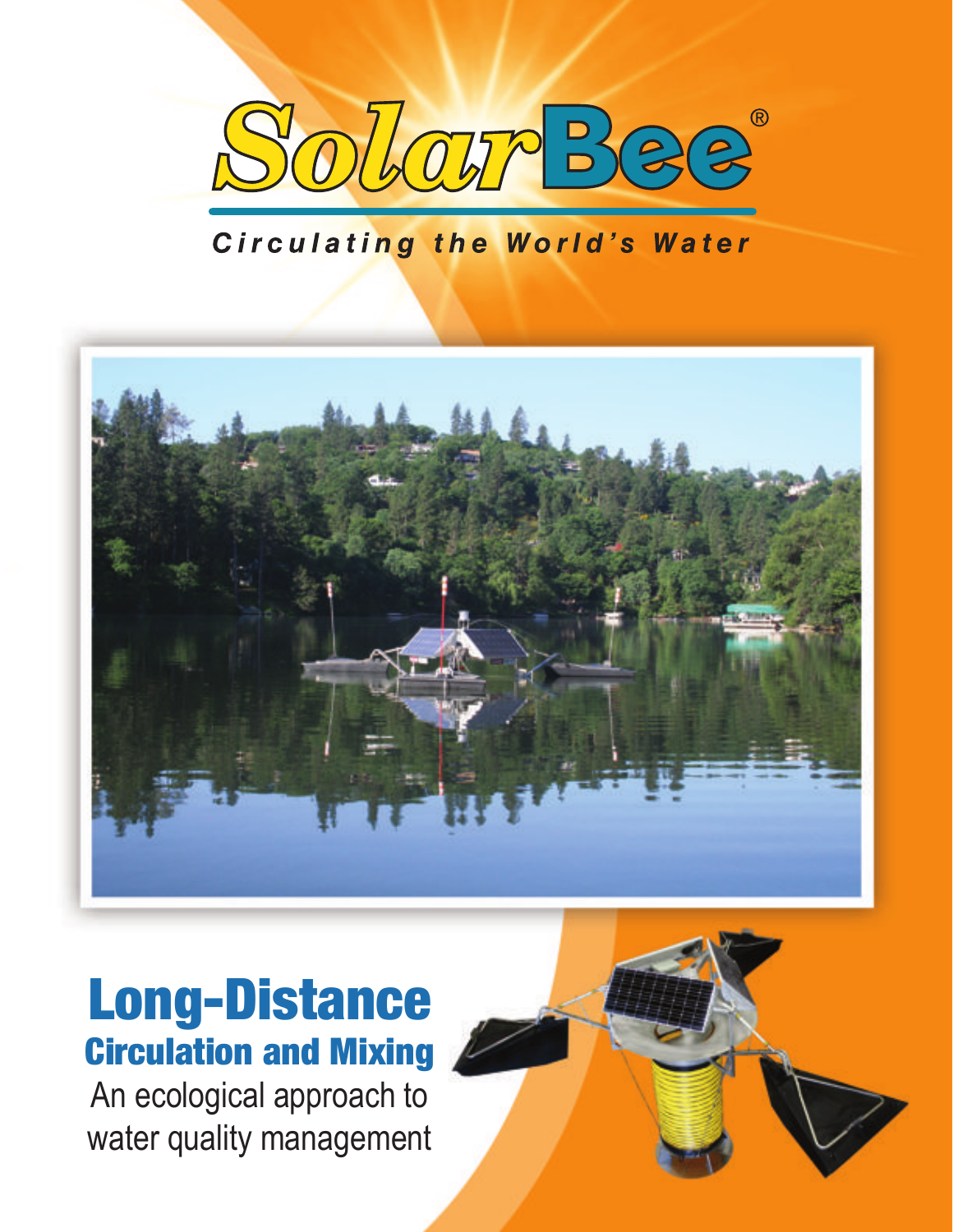# A major design breakthrough

Our multi-patented hydraulic system utilizes a very low static lift to induce large, near-laminar flows. Circulation is achieved with minimal turbulence and friction losses.

High-efficiency circulation and mixing of water is SolarBee's strength. Our products are engineered for low power consumption, making it possible to power them with solar energy or with a few watts from the grid.

Our solar models utilize an extremely high-efficiency brushless motor, allowing renewable solar energy to provide all the power necessary for long-distance circulation water treatment without chemicals. Storing solar energy in a large capacity support battery allows the SolarBee to operate 24 hrs/day.





The SolarBee GS-12 is a high-volume, grid-powered submersible mixer that thoroughly mixes potable water storage tanks of a wide size range. Economical to purchase and operate, the low-voltage GS-12 mixer is easily installed by lowering through any 12-inch or larger tank hatch.without entering or draining the tank.

## Long distance circulation for a healthy environment



Long distance circulation (LDC) is a method that yields varying benefits depending on implementation:

- In lakes and raw water reservoirs LDC can be deployed to treat the epilimnion, where it prevents and controls harmful blue-green algae blooms. LDC can also be deployed to treat the hypolimnion, where it can prevent the accumulation of Mn, Fe, H2S and methyl-Hg.
- In wastewater lagoons and activated sludge reactor basins, LDC improves dissolved oxygen distribution and mixing. Run time and operational costs of largehp aerators, often used as mixers ineffectively, can be reduced.
- In potable water storage tanks LDC provides continuous and thorough mixing. This eliminates stagnation and provides a uniform water age, consuming less disinfectant and producing fewer DBPs.

*Collapsible float models easily installed through small tank hatch openings.*

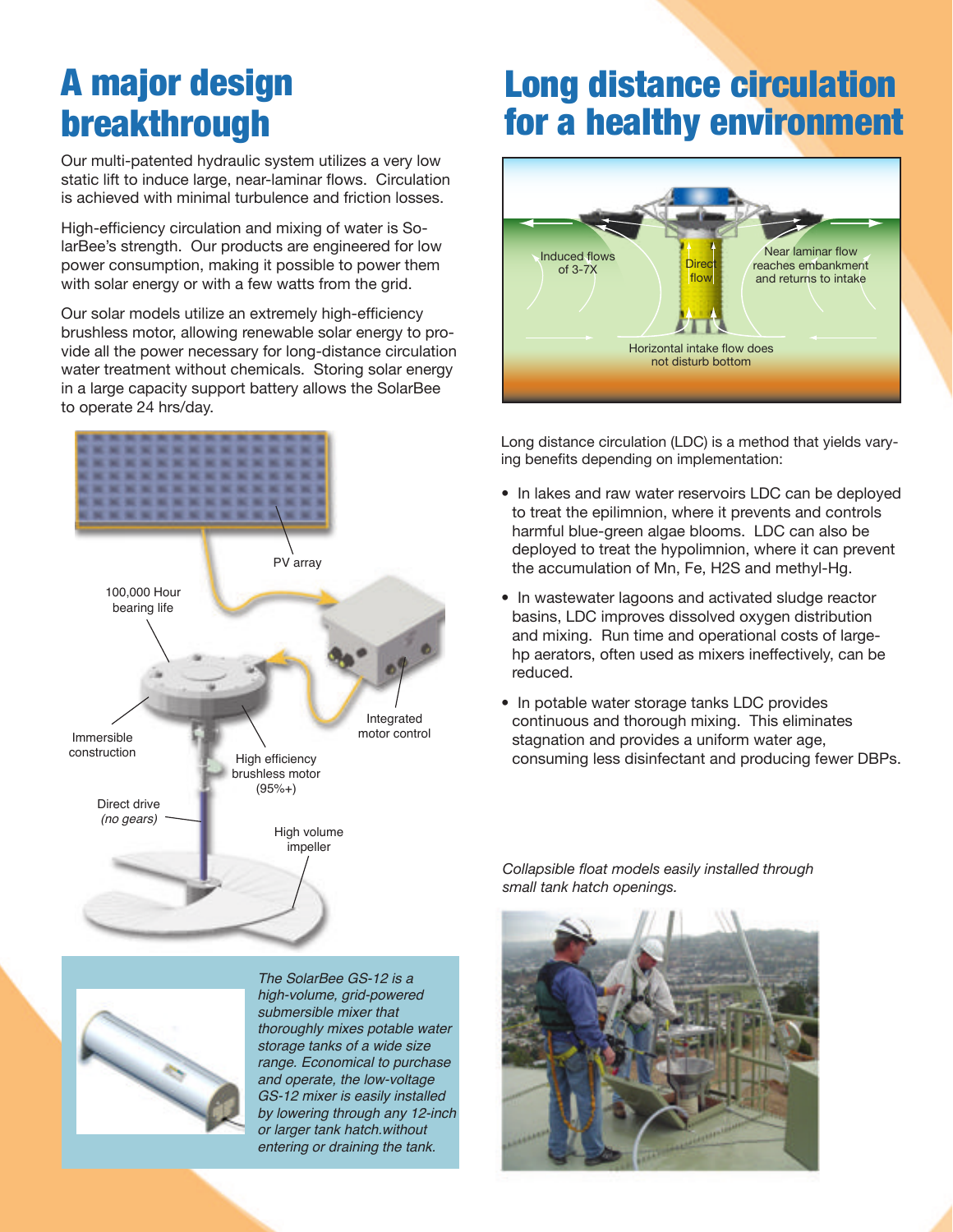# THM removal system for potable water storage tanks

SolarBee has developed a THM Removal System for compliance with the EPA Stage 2 Disinfectants and Disinfection Byproducts Rule. This effective and economical air-stripping system works in conjunction with SolarBee



mixers in potable water storage tanks. The system is modular and scalable, can be installed with little or no infrastructure changes.

#### Solar-powered unit features

*(Grid-powered units available for various applications)*

- Solar powered for day and night operation
- Large area of influence; up to 35-acre (14 hectare) spacing for lakes and raw water
- SCADA outputs with remote communication options
- Digital Control System; programmable with anti-jam and auto-reverse functions
- Power Management System for variable light conditions

• Certified to NSF / ANSI Standard 61-G (potable water units)

**Lakes / Raw Wate** 

**AWWA Best New Product Technology at ACE 08**

Potable Water

Industrial Water

**Wastewater** 

- High-efficiency, high-torque brushless motor with no gearbox for low-speed operation
- 316 SS (stainless steel) and noncorrosion polymer construction
- 2-year machine warranty, 10 year motor warranty, 25+ year service life
- Intake designs specific to the application

Visit our website: www.solarbee.com **Stormwater Estuaries** Photo voltaic cells High capacity battery UV resistant positive flotation **Flexible** intake hose Intake protection unit varies by application Below surface distribution dish High quality, longlife 316SS chassis **Largest model produces up to 10,000 GPM** Scada output and digital controller